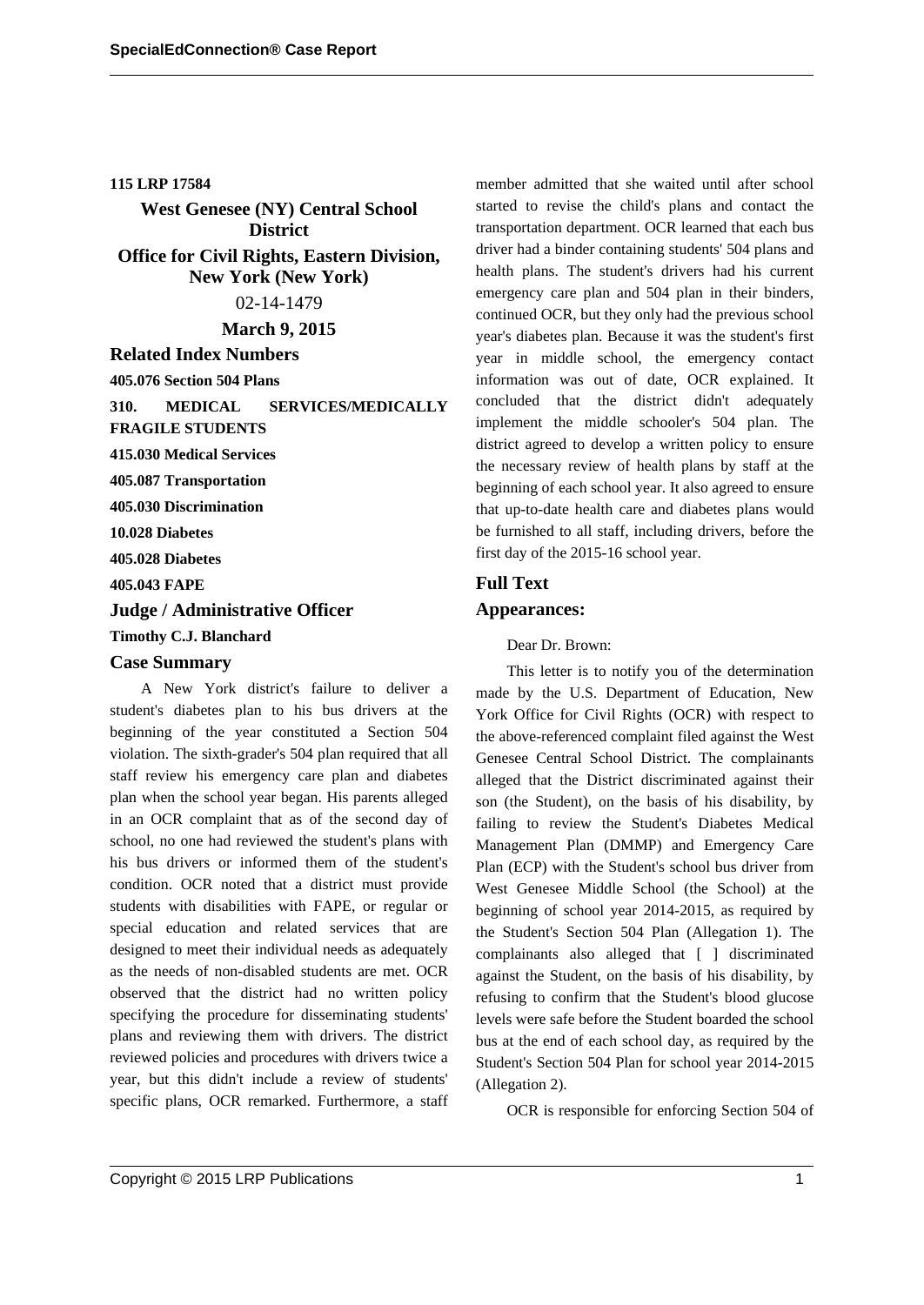the Rehabilitation Act of 1973 (Section 504), as amended, 29 U.S.C. § 794, and its implementing regulation at 34 C.F.R. Part 104, which prohibit discrimination on the basis of disability in programs or activities receiving financial assistance from the U.S. Department of Education (the Department). OCR is also responsible for enforcing Title II of the Americans with Disabilities Act of 1990 (ADA), 42 U.S.C. § 12131 et seq., and its implementing regulation at 28 C.F.R. Part 35. Under the ADA, OCR has jurisdiction over complaints alleging discrimination on the basis of disability that are filed against certain public entities. The District is a recipient of financial assistance from the Department and is a public elementary and secondary education system. Therefore, OCR has jurisdictional authority to investigate this complaint under both Section 504 and the ADA.

The regulation implementing Section 504, at 34 C.F.R. § 104.33, requires a recipient to provide a free, appropriate public education (FAPE) to each qualified individual with a disability who is in the recipient's jurisdiction. The provision of a FAPE is the provision of regular or special education and related services that are designed to meet the individual educational needs of disabled students as adequately as the needs of non-disabled students are met. Further, the regulation implementing the ADA, at 28 C.F.R. §  $35.130(b)(1)(iii)$ , states that a public entity may not, on the basis of disability, provide a qualified individual with a disability with an aid, benefit, or service that is not as effective in affording equal opportunity to obtain the same result, to gain the same benefit, or reach the same level of achievement as that provided to others.

In its investigation, OCR interviewed the complainants and District staff. OCR also reviewed documentation that the complainants and the District submitted. OCR made the following determinations.

The Student was enrolled in the 6th grade at the School during school year 2014-2015; and, had a Section 504 Plan, dated October 29, 2013, requiring the provision of related aids and services for his disability (Type 1 diabetes). The first day of school for students enrolled in the District for school year 2014-2015 was September 2, 2014.

With respect to Allegation 1, the complainants alleged that the District discriminated against the Student, on the basis of his disability, by failing to review the Student's DMMP and ECP with the Student's school bus driver at the beginning of school year 2014-2015, as required by the Student's Section 504 Plan. The complainants asserted that as of September 3, 2014, the second day of school, the Student's bus driver was not aware that the Student had diabetes and did not have a copy of the Student's DMMP or ECP.

The Student's DMMP is an eight-page document completed by the Student's physician that includes contact information, recommendations for hypoglycemia and hyperglycemia treatment, and insulin therapy. The Student's ECP is a four-page document that includes contact information, hypoglycemia and hyperglycemia symptoms, and treatment recommendations. The Student's Section 504 Plan for school year 2014-2015 states: "The [Student's] DMMP and [ECP] will be reviewed with all staff at the beginning of each year or at any time when new staff is working with [the Student] on a regular basis."

The District does not have a written policy or procedure outlining the process by which the District is to provide students' DMMPs and ECPs to the Transportation Department or review these with bus drivers. The District's Assistant Superintendent for Human Resources (the Assistant Superintendent) sent an electronic mail message (email) to District nurses, [ ] dated September 3, 2014, in which she reminded the nurses that ECPs must be reviewed annually and forwarded to the Transportation Department for placement on the school buses. The email further states that the District would like to have ECPs on the buses prior to the start of the school year so that bus drivers are fully aware of any medical conditions for their students. The Assistant Superintendent noted that some of this information had not been provided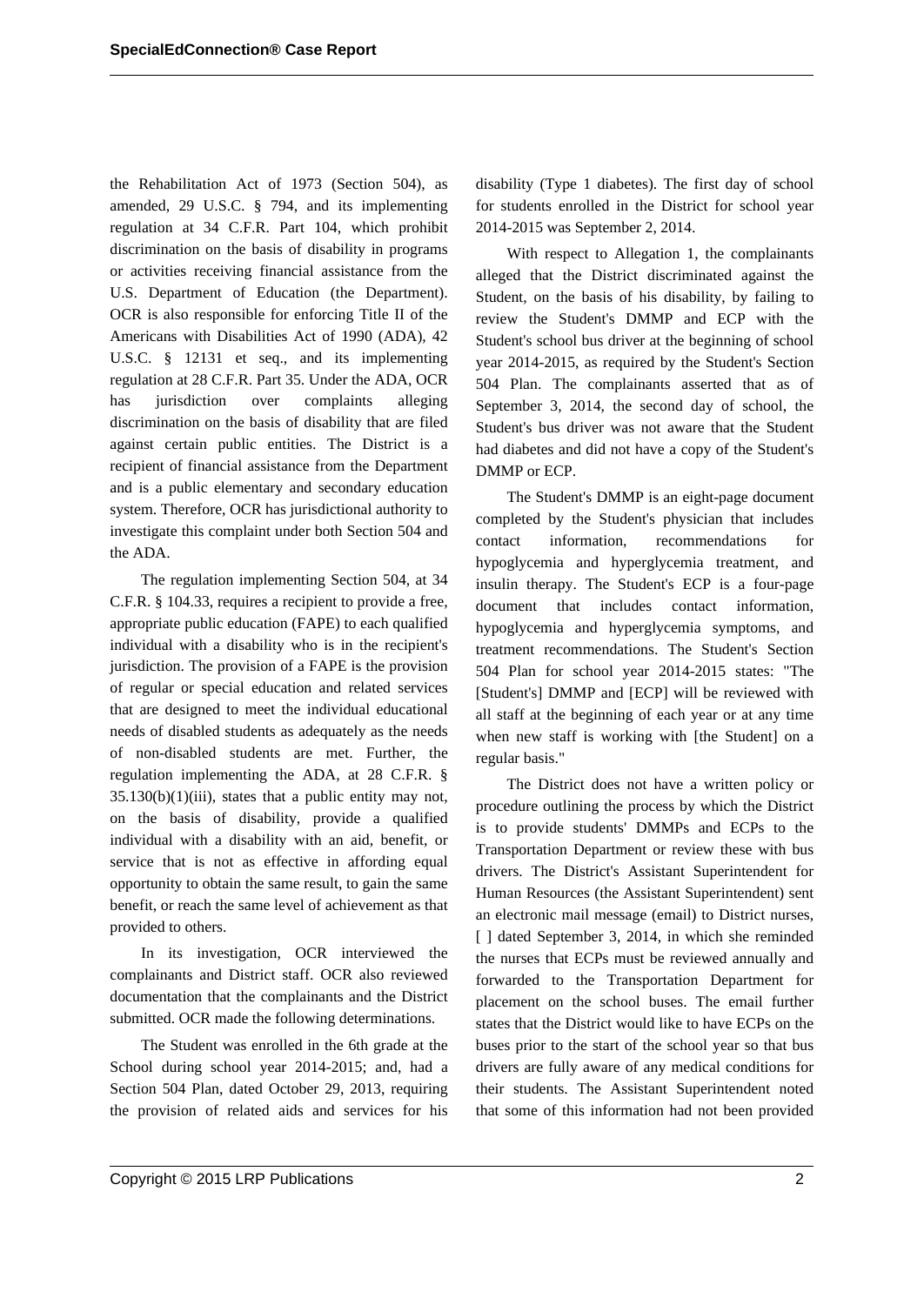to the Transportation Department as of September 3, 2014; and, reminded the nurses that the District provides 10 days during the summer for nurses to collect ECPs to have them ready for the opening of school.

The Principal stated that it is the [ ] responsibility to collect and review students' ECPs and DMMPs with parents; and, to provide copies of the ECPs and DMMPs to the District's Transportation Department prior to the first day of school. OCR determined that there is no policy or procedure in place for reviewing ECPs and DMMPs with the Transportation Department or with staff. At the end of each school year, the District elementary schools forward ECPs to [ ] for those students enrolling in the School for the next school year.

The [ ] acknowledged to OCR that she had no contact with the Transportation Department prior to the start of the school year. She stated that she does not send an ECP to the Transportation Department until after she has reviewed it with a student's parent/guardian to determine if there are any changes to be made on the ECP; and, this typically does not take place until the start of the school year. The [ ] stated that after reviewing the Student's ECP with the complainants during a meeting on September 3, 2014, she faxed the Student's ECP for school year 2014-2015 to the Transportation Department; she could not recall if she also forwarded the Student's DMMP. Following the meeting on September 3, 2014, the Principal confirmed that the Transportation Department had received the ECP from the [ ] that day. The Principal did not recall inquiring about the Student's DMMP, because it is typically attached to the ECP. The District did not provide any information to indicate that the [ ] or any other staff reviewed the ECP or DMMP with the bus driver.

Bus drivers in the District attend a "refresher" every August and January to review policies, procedures and practices related to student safety, discipline, and medical emergencies. At that time, a nurse is available to generally discuss allergies, diabetes, and other potential medical emergencies, but specific students' ECPs are not reviewed with the bus drivers at this time. Bus drivers also maintain "bus binders" that include documentation pertaining to students on their routes, including ECPs that the Transportation Department receives at the beginning of the school year. The Student's bus drivers informed OCR that they review the information in their binders, but no one from the District specifically reviews students' ECPs with them; if they have questions regarding a student's ECP, the driver can contact a supervisor or the nurse. OCR reviewed the bus binders for the regular and late bus drivers for their respective routes for school year 2014-2105. Both included copies of the Student's ECP for school year 2014-2015, dated September 3, 2014; the Student's DMMP for school year 2013-2014, dated September 2, 2013; and the Student's Section 504 Plans for school years 2013 2014 and 2014-2015. The binders did not contain a copy of the Student's DMMP for school year 2014-2015. OCR determined that because the Student's DMMP for school year 2013-2014 was a year old, it contained outdated information; specifically, the 2013-2014 DMMP identified the Student's school as Stonehedge Elementary School, as opposed to the School, with contact information for the nurse at Stonehedge, as opposed to [ ] and former work telephone numbers for the complainants.**<sup>1</sup>**

Based on the foregoing, OCR determined that the District failed to review the Student's DMMP and ECP with the Student's school bus driver at the beginning of school year 2014-2015 as required by the Student's Section 504 Plan. OCR determined that the [ ] forwarded a copy of the Student's ECP for school year 2014-2015 to the Transportation Department on September 3, 2014, one day after the first day of school; however, OCR determined that neither the regular bus driver nor the driver of the late bus was provided a copy of the Student's DMMP for school year 2014-2015, and no staff member reviewed these documents with the bus drivers. Although the bus drivers had copies of the Student's DMMP for school year 2013-2014, it included outdated and inaccurate information.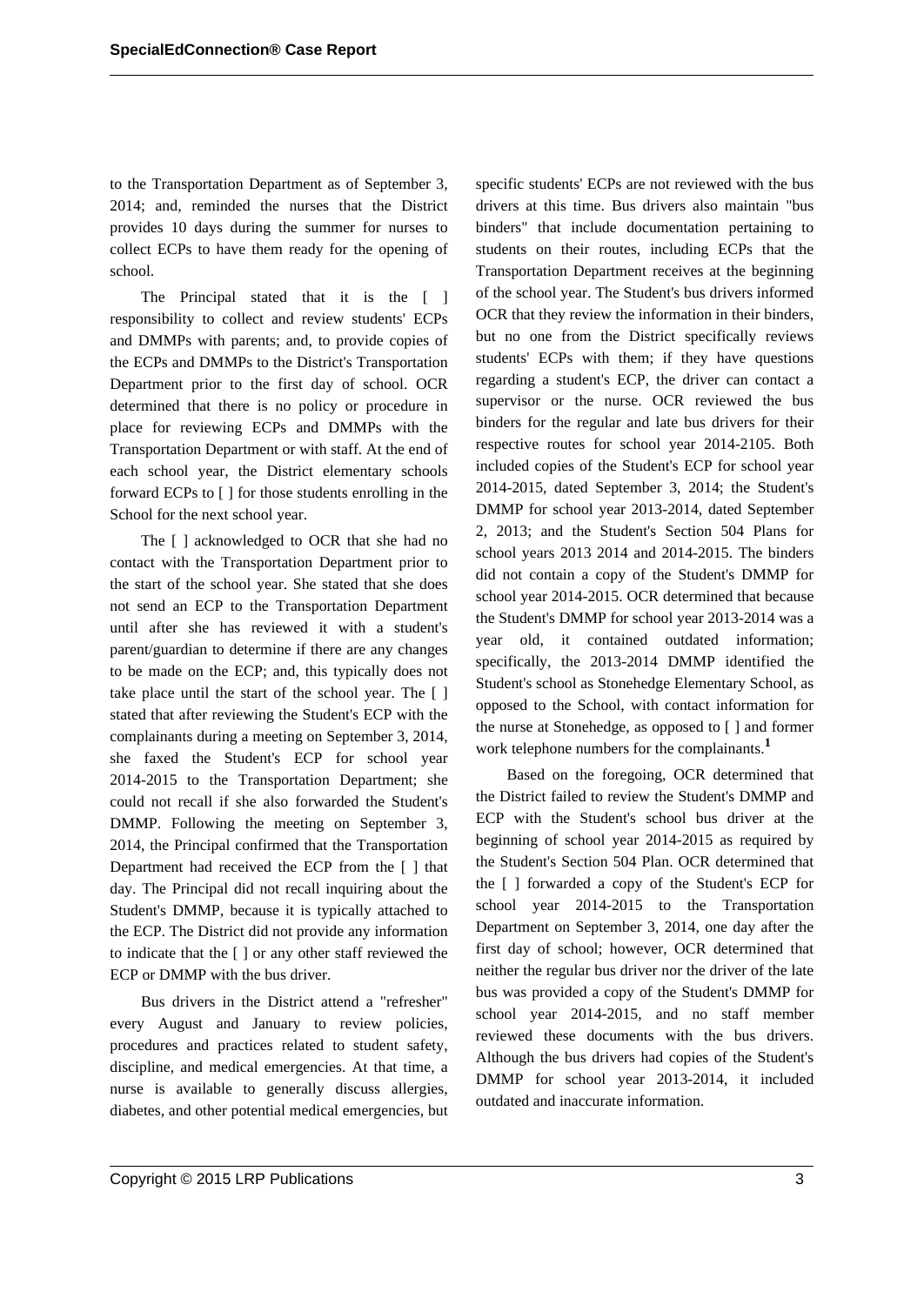On March 3, 2015, the District agreed to implement the enclosed resolution agreement, which addresses the compliance concerns identified in Allegation 1. OCR will monitor implementation of the resolution agreement. If the District fails to comply with the terms of the resolution agreement, OCR will resume its investigation.

With respect to Allegation 2, the complainants alleged that [ ] discriminated against the Student, on the basis of his disability, by refusing to confirm that the Student's blood glucose levels were safe before the Student boarded the school bus at the end of each school day, as required by the Student's Section 504 Plan for school year 2014-2015.

The Student's Section 504 Plan states: "Prior to getting on the school bus, [the Student] will test his glucose level and via his cell phone, will share the results with [ ] and his parent, at which time treatment, if any, will be determined." The Section 504 Plan further states: "Follow DMMP for glucose testing. DMMP Attachment to 504 Plan." The DMMP indicates that the Student should be treated for hypoglycemia [ ].

During a meeting on September 3, 2014, which the Principal, [ ] and the complainants attended, it was agreed that each day before dismissal, one of the complainants would call the health office to share the Student's blood glucose levels, and either give permission for the Student to board the bus or have the Student picked up by either parent. If the health office did not hear from the complainants by the end of the day, the health office would contact the complainants. If the health office was unable to reach the complainants before the bus departed, the Student would not be allowed to board the bus.

In support of their allegation, the complainants asserted that on November 18, 2014, they had not provided the health office with the Student's blood glucose levels before dismissal; and the Student boarded the bus without [ ] being aware of his levels. The complainants did not provide any other dates that this provision of the Student's Section 504 Plan was allegedly not followed.

[ ] informed OCR that she typically received a call from the complainants before dismissal with the Student's blood glucose levels; and an indication as to whether the Student was correcting with a snack and boarding the bus, staying after school and taking the late bus, or being picked up. She stated that she notated the Student's blood glucose levels on the calendar and indicated whether the Student was boarding the bus, correcting, staying late, or being picked up. [ ] both stated that each day before the bus departed after dismissal, [ ] consulted the Student's blood glucose levels on the calendar or the [ ] reported the Student's levels to her. The [ ] notes from November 18, 2014, indicate that she contacted the complainants at dismissal because they had not contacted her with the Student's blood glucose levels; and the complainants advised the [ ] that the Student's blood glucose level was 95 mg/dL and he had had some juice, and that the Student could take the bus home. The complainants did not provide and OCR could not find evidence to support their assertion that the Student boarded the bus at dismissal without the health office first receiving and the [ ] reviewing his blood glucose levels on November 18, 2014, or any other date.

Based on the foregoing, OCR determined that there was insufficient evidence to substantiate the complainants' allegation that the [ ] discriminated against the Student, on the basis of his disability, by refusing to confirm that the Student's blood glucose levels were safe before the Student boarded the school bus at the end of each school day, as required by the Student's Section 504 Plan for school year 2014-2015. Accordingly, OCR will take no further action with respect to Allegation 2.

This letter should not be interpreted to address the District's compliance with any other regulatory provision or to address any issues other than those addressed in this letter. This letter sets forth OCR's determination in an individual OCR case. This letter is not a formal statement of OCR policy and should not be relied upon, cited, or construed as such. OCR's formal policy statements are approved by a duly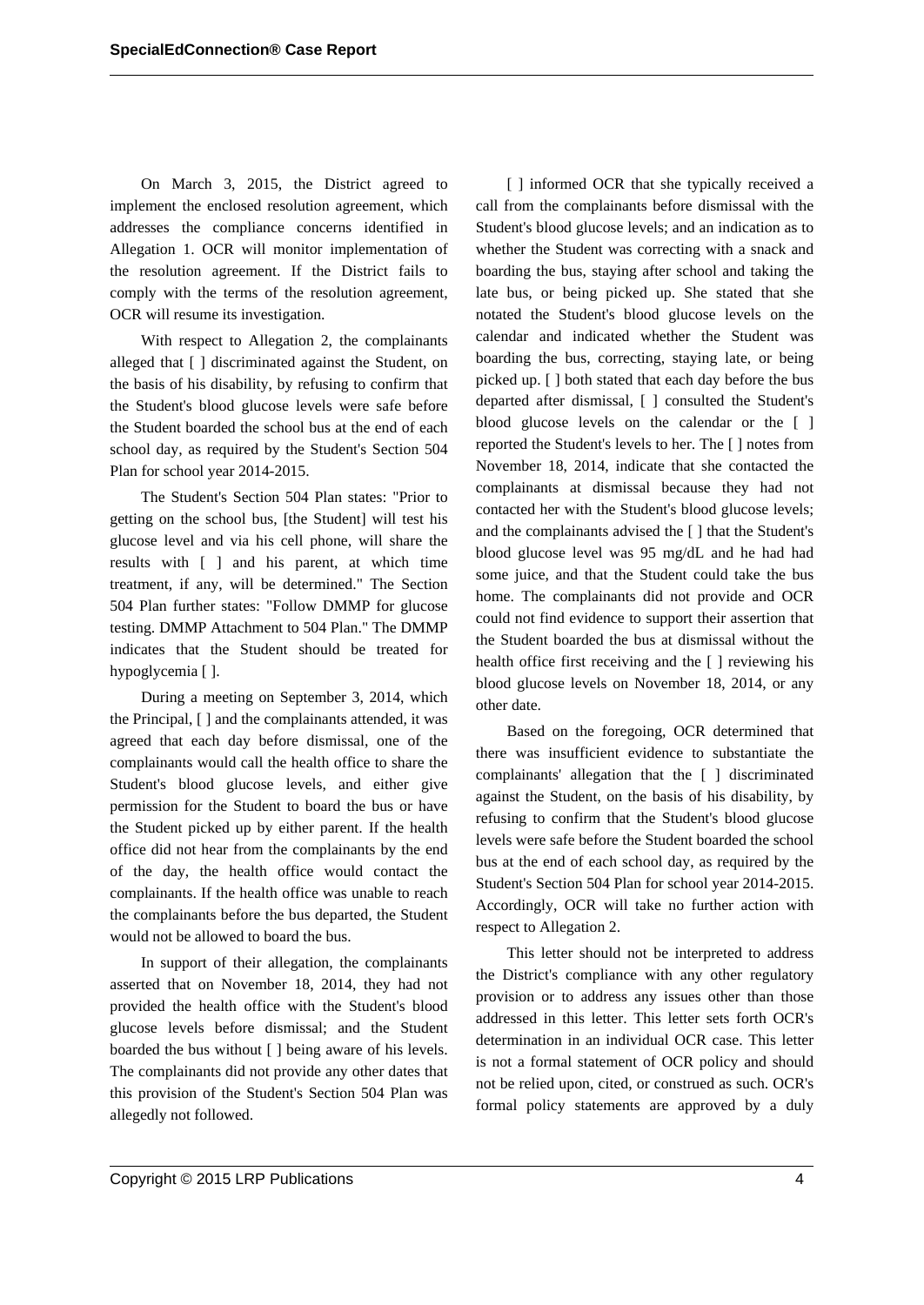authorized OCR official and made available to the public. The complainants may have the right to file a private suit in federal court whether or not OCR finds a violation.

Please be advised that District may not harass, coerce, intimidate, or discriminate against any individual because he or she has filed a complaint or participated in the complaint resolution process. If this happens, the complainants may file another complaint alleging such treatment.

Under the Freedom of Information Act, it may be necessary to release this document and related correspondence and records upon request. In the event that OCR receives such a request, it will seek to protect, to the extent provided by law, personally identifiable information, which, if released, could reasonably be expected to constitute an unwarranted invasion of personal privacy.

If you have any questions about OCR's determination, please contact Richard Anderson, Equal Opportunity Specialist, at (646) 428-3781 or richard.anderson@ed.gov.

# **Resolution Agreement**

### **West Genesee Central School District**

In order to resolve Case No. 02-14-1479, the West Genesee Central School District assures the U.S. Department of Education, New York Office for Civil Rights (OCR), that it will take the actions detailed below pursuant to the requirements of Section 504 of the Rehabilitation Act of 1973 (Section 504), as amended, 29 U.S.C. § 794, and its implementing regulation at 34 C.F.R. Part 104, and Title II of the Americans with Disabilities Act of 1990 (ADA), 42 U.S.C. § 12131 et seq., and its implementing regulation at 28 C.F.R. Part 35.

### **Action Item 1**

By April 15, 2015, the District will develop a written policy requiring the review, with all appropriate staff (including bus drivers) by the last business day preceding the commencement of the school year, of the Emergency Care Plan (ECP) and/or the Diabetes Medical Management Plan (DMMP) of each student with a disability whose Section 504 Plan or Individualized Education Program (IEP) requires the review of such documents at the beginning of a school year.

## **Reporting Requirement**

a) By April 15, 2015, the District will provide a copy of the policy to OCR for review and approval.

b) Within 30 days of OCR's approval of the policy, the District will provide documentation to OCR demonstrating that it has formally adopted the policy; updated any relevant printed publications and/or on-line publications with the newly adopted policy (inserts may be used pending reprinting of these publications); and electronically disseminated the policy to staff. This documentation will include, at a minimum (i) printouts or a link to all on-line publications containing the policy; (ii) evidence of the electronic dissemination of the policy to staff; and (iii) if not yet finalized, copies of inserts for printed publications.

c) By June 30, 2015, the District will provide to OCR copies of the printed versions of any publications disseminated to staff containing the policy.

# **Action Item 2**

By April 15, 2015, the District will review, with all appropriate staff (including bus drivers), the ECP and/or the DMMP of each student with a disability (including the Student) whose Section 504 Plan or IEP for school year 2014-2015 required the review of such documents. This review will be in addition to any and all reviews relative to school year 2014-2015 conducted prior to the date of this agreement.

Reporting Requirement: By May 1, 2015, the District will provide documentation to OCR demonstrating that it has complied with Action Item 2; such as a log indicating the name of the student, date of the review with appropriate staff, and the names of the staff members conducting the review and receiving the review.